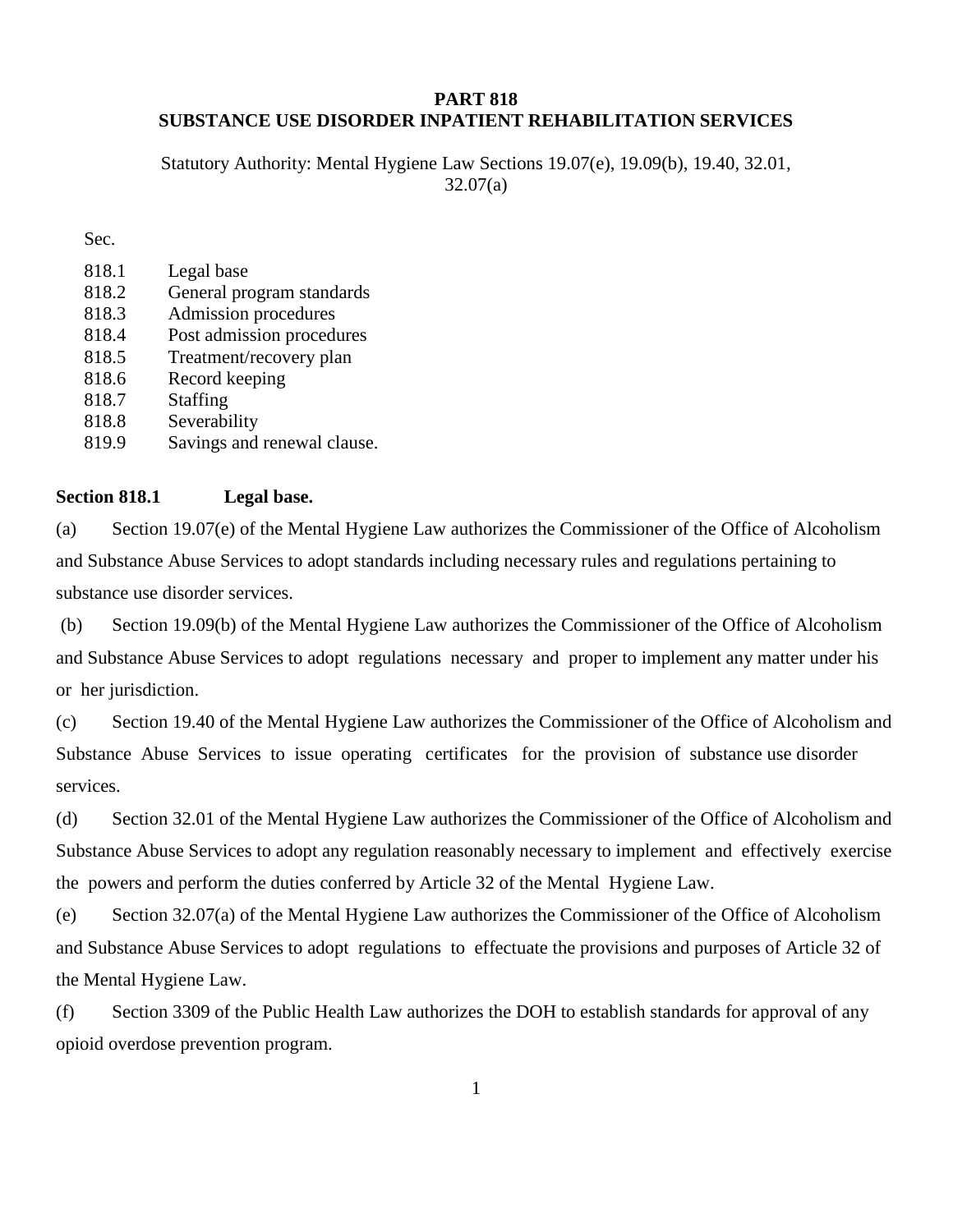## **818.2 General program standards.**

(a) *Policies and procedures.* The program sponsor must approve written policies, procedures and methods governing the provision of services to patients in compliance with Office regulations including a description of each service provided and a description of evidence-based practices employed in group, individual and family treatment. Such policies and procedures shall address, at a minimum, the following:

(1) procedures and specific criteria for admission, retention, transfer, referrals and discharge;

 (2) level of care determinations utilizing the OASAS level of care determination protocol, treatment/recovery plans, and placement services;

 (3) staffing, including but not limited to, training, supervision, and use of student interns, peers, and volunteers;

 (4) the provision of medical and psychiatric services, including screening and referral for associated physical or mental health conditions;

(5) a schedule of fees for services rendered;

(6) infection control procedures;

 (7) cooperative agreements with other chemical dependence service providers and other providers of services that the patient may need;

 (8) compliance with other requirements of applicable local, state and federal laws and regulations, OASAS guidance documents and standards of care regarding, but not limited to:

(i) education, counseling, prevention and treatment of communicable diseases, including viral hepatitis, sexually transmitted diseases and HIV/AIDS; regarding HIV, such education, counseling, prevention and treatment shall include condom use, testing, pre- and post-exposure prophylaxis and treatment;

(ii) the use of alcohol and other drug screening and toxicology tests; and

(iii) medication and the use of medication assisted treatment;

(iv) if acupuncture is provided it must be provided in accordance with Part 830 of this Title;

(v) the use of a problem gambling screen approved by OASAS.

(9) record keeping procedures which ensure that documentation is accurate, timely, prepared by appropriate staff, and in conformance with the federal confidentiality regulations contained in 42 Code of Federal Regulations Part 2; and

 (10) Utilization review and quality improvement. All programs must have a utilization review process, a quality improvement process, and a written plan that identifies key performance measures.

2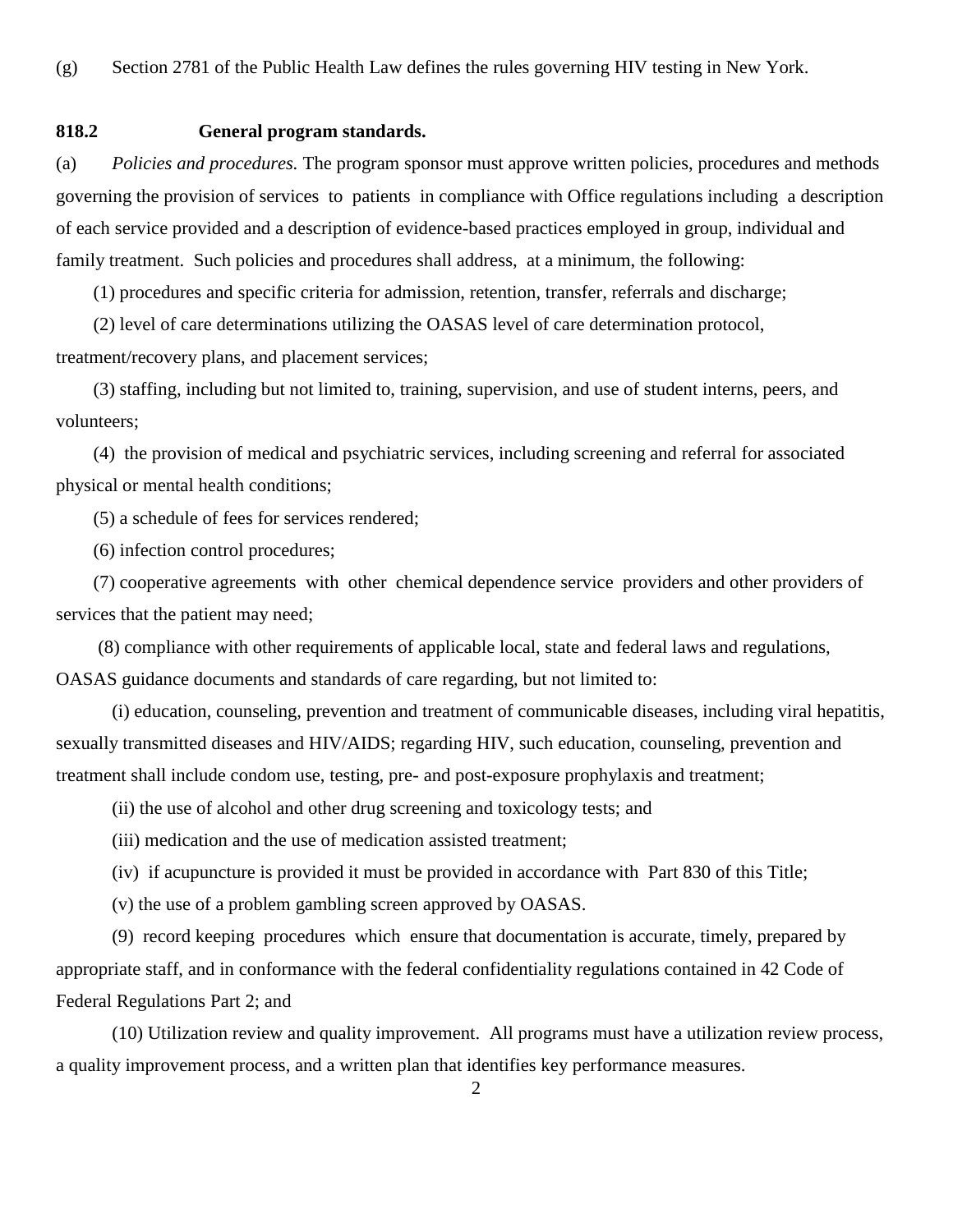(b) *Program goals.* An inpatient program shall have as its goals:

 (1) the improvement of functioning and development of coping skills necessary to enable the patient to be safely, adequately and responsibly treated in the least intensive environment; and

 (2) the development of individualized plans to support the maintenance of recovery, attain selfsufficiency, and improve the patient's quality of life.

(c) *Minimum services.* Inpatient programs shall provide, at a minimum, the following services as clinically indicated and specified in the individualized treatment/recovery plan:

 (1) trauma-informed individual and group counseling and activities therapy. Group counseling sessions must be structured in size and duration to maximize therapeutic benefit for each participant. Program policies must include a process for determining group size, group purpose, monitoring patient experience, and assessing group efficacy;

 (2) skills to identify and manage craving and urges to use, anticipate re-occurrence, and develop a prevention plan;

 (3) education about, orientation to, and the opportunity for participation in, available and relevant self-help groups and other forms of peer support;

(4) assessment and referral services for patients and significant others;

(5) HIV and AIDS education, risk assessment, supportive counseling and referral:

(i) offer viral hepatitis testing; testing may be done on site or by referral;

(ii) offer HIV testing; testing may not be conducted without patient written informed consent except in situations specifically authorized by law; testing may be done on site or by referral; individuals on a regimen of pre- or post-exposure prophylaxis, must be permitted to continue the regimen until consultation with the prescribing professional occurs;

(6) vocational and/or educational assessment; and

(7) medical and psychiatric consultation.

(d) *Medication Assisted Treatment.* A provider of inpatient services must provide services to an individual who is receiving approved opioid full agonist medication maintenance or detoxification through a written agreement with a certified outpatient provider of opioid full agonist medication treatment in accordance with applicable federal and state requirements.

(e) *Emergency medical kit*. Pursuant to Part 800 of this Title, all programs must maintain an emergency medical kit at each certified or funded location; such kit must include basic first aid and at least one naloxone emergency overdose prevention kit. Programs must develop and implement a plan to have staff trained in the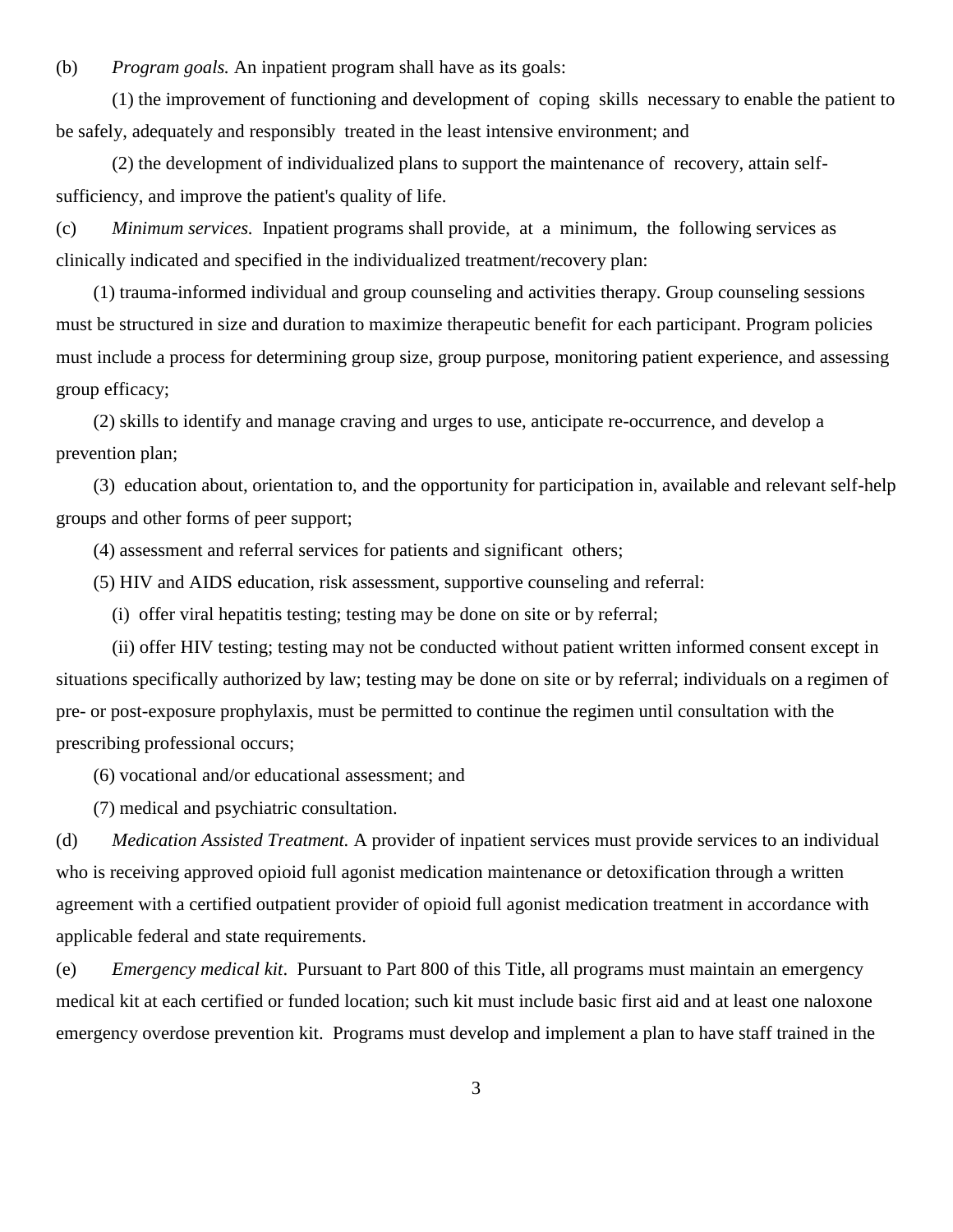prescribed use of a naloxone overdose prevention kit such that it is available for use during all program hours of operation.

(1) All staff and patients should be notified of the existence of the naloxone overdose prevention kit and the authorized administering staff.

(2) Nothing in this regulation shall preclude patients from becoming authorized in the administration of the naloxone emergency overdose prevention kit, provided however, the program director must be notified of the availability of any additional authorized users.

(f) *Food and nutrition*. (1) Each facility shall provide to each patient three (3) nutritious meals each day which furnish sufficient nutrients and calories to meet normal needs as well as the special needs of persons in recovery.

(2) The facility shall have available snacks and beverages between meals.

 (3) A dietician or dietetic technician acting within their scope of practice shall provide menu planning services. Other suitable staff shall be responsible for the procurement of food supplies and the training and directing of food preparation and serving personnel.

(g) *Certified capacity.* The certified bed capacity of each inpatient program shall not be exceeded at any time except with the written approval of the Office.

(h) *Educational and child care services*. Each inpatient program which provides services to school-age children must make arrangements to ensure the availability of required basic educational and child care services.

(i) *Medicaid.* Providers seeking Medicaid reimbursement must comply with the requirements of Part 841 of this Title.

(j) *Medical emergencies.* Each inpatient program shall have written agreements with general hospitals for the immediate transfer of patients or prospective patients in need of acute hospital care, unless the inpatient program is co-located in a general hospital.

(k) *Telepractice.* Services may be delivered using telepractice consistent with Part 830 of this Chapter.

#### **818.3 Admission procedures.**

(a) *Admission requirements for all programs*. (1) The admission assessment or decision to admit must include identification of initial services needed until the development of the treatment/recovery plan.

(2) Unless otherwise authorized, the program must document that the individual is determined to have a substance use disorder based on the criteria in the most recent version of the Diagnostic and Statistical Manual (DSM) or the International Classification of Diseases (ICD);

4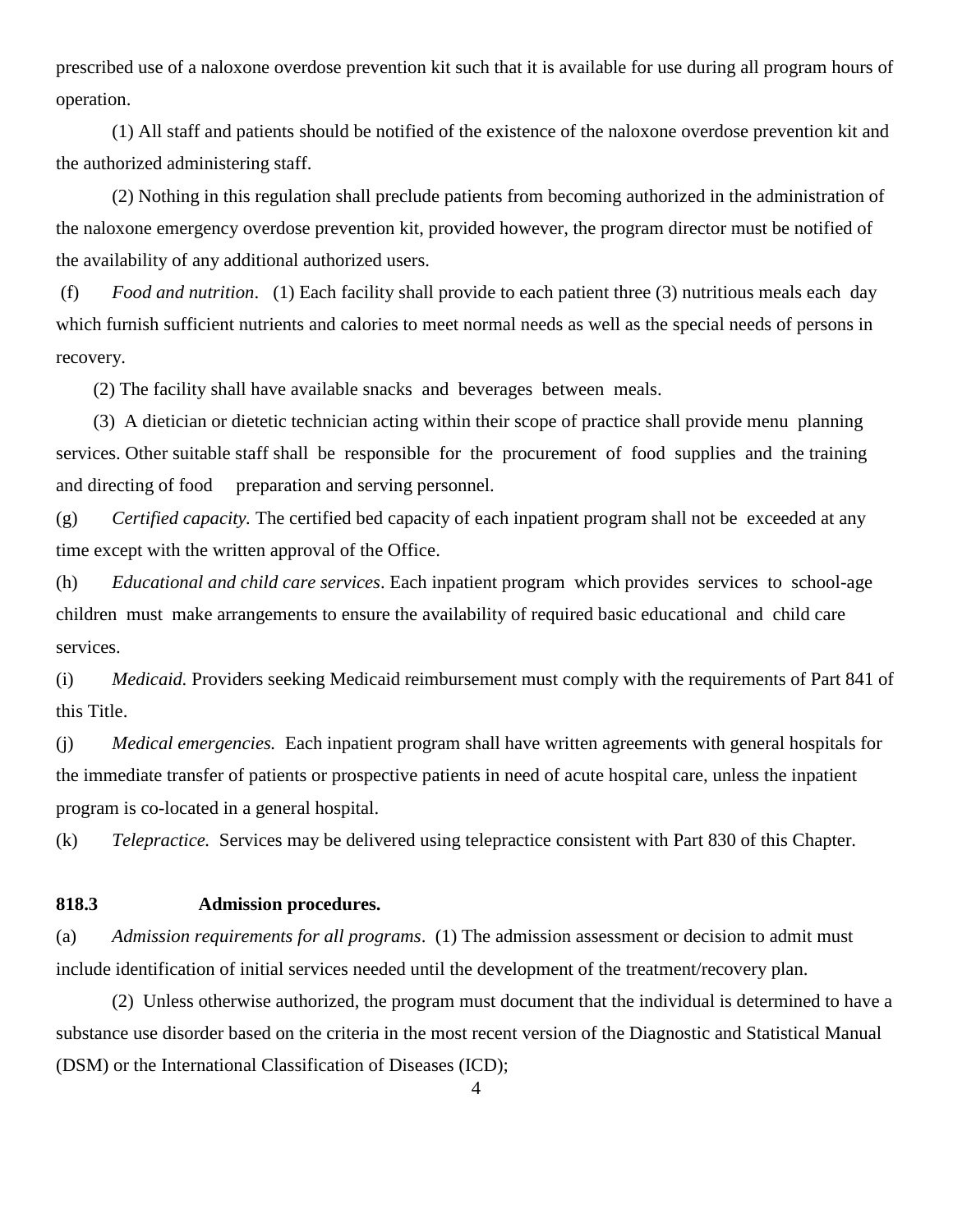(3) The decision to admit an individual must be made by a clinical staff member who is a qualified health professional and must be documented by the dated signature (physical or electronic signature) of the qualified health professional and include the basis for admitting the patient.

(4) An individual who appears at the inpatient program seeking or having been referred for treatment or evaluation shall have an initial determination made and documented in a written record by a qualified health professional, or other clinical staff under the supervision of a qualified health professional, which states that the individual appears to not need acute hospital care, acute psychiatric care, or other intensive services which cannot be provided in conjunction with inpatient care or which would prevent them from participating in substance use disorder treatment.

(b) *Level of care determination*. If an individual is determined to be appropriate for substance use disorder treatment services, a level of care determination utilizing the OASAS level of care determination protocol, shall be made by a clinical staff member. The level of care determination shall be made no later than twentyfour (24) hours after the patient's first on-site visit to the program.

(c) *Prohibition against discrimination*. (1) No individual shall be denied admission to the inpatient program based solely on the individual's:

(i) prior treatment history;

- (ii) referral source
- (iii) pregnancy;

(iv) history of contact with the criminal justice system;

(v) HIV and AIDS status;

(vi) physical or mental disability; or

(viii) lack of cooperation by significant others in the treatment process.

(ix) toxicology test results; or

(x) use of medications for substance use disorder prescribed and monitored by a physician, physician's assistant or nurse practitioner.

(2) All prospective patients must be informed that admission to a program is on a voluntary basis and a prospective patient is free to discharge themselves from the service at any time. For prospective patients under an external mandate, the potential consequences for premature discharge must be explained, including that the external mandate does not alter the voluntary nature of admission and continued treatment.

(d) *Admission criteria.* (1) If the individual is deemed inappropriate for inpatient services, unless the individual is already receiving substance use disorder treatment services from another provider, a referral and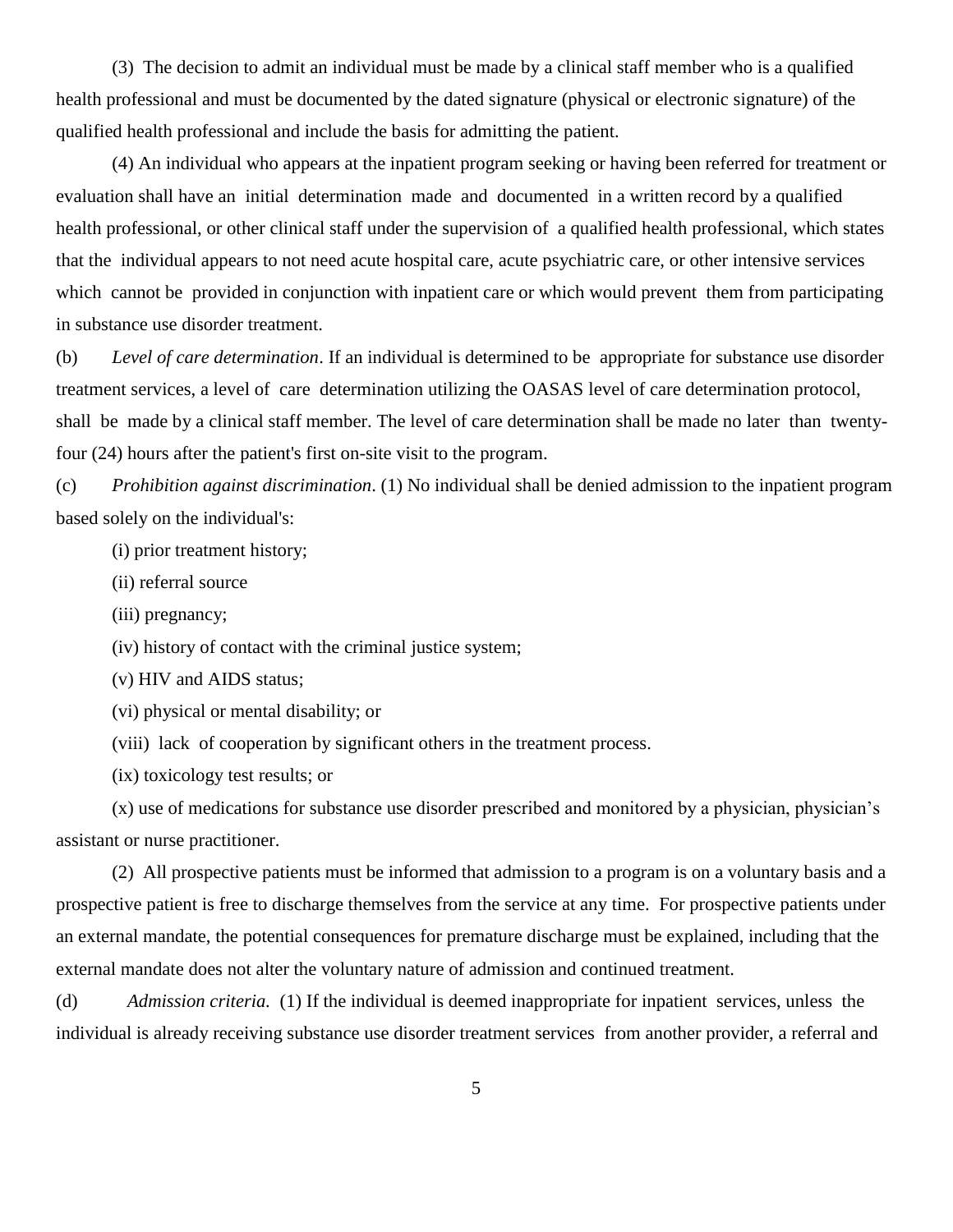connection to a more appropriate service shall be made. The reasons for a denial of admission must be provided to the individual and documented in a written record maintained by the program.

(2) There must be a notation in the case record that the patient received a copy of the inpatient program's rules and regulations, including patient rights and a summary of federal confidentiality requirements, and a statement that notes that such rules were discussed with the patient, and that the patient indicated that they understood them.

#### **818.4 Post-admission procedures.**

(a) *Post-admission.* (1) As soon as possible after admission, for all patients, all programs must:

(i) offer viral hepatitis testing; testing may be done on site or by referral;

(ii) offer HIV testing; testing may not be conducted without patient written informed consent except in situations specifically authorized by law; testing may be done on site or by referral; individuals on a regimen of pre- or post-exposure prophylaxis, must be permitted to continue the regimen until consultation with the prescribing professional occurs.

(2) If clinically indicated, all programs must:

(i) conduct an intradermal skin or blood-based Tuberculosis test; testing may be done on site or by referral with results as soon as possible after testing; for patients with a positive test result, refer the patient for further tuberculosis evaluation.

(ii) offer testing for other sexually transmitted diseases; testing may be done on site or by referral;

(iii) provide or recommend any other tests the examining physician or other medical staff member deems to be necessary including, but not limited to, an EKG, a chest X-ray, or a pregnancy test.

(3) As soon as possible after testing programs must explain any blood and skin test results to the patient. (b) *Initial evaluation*. (1) The goal of the initial evaluation, to be completed within twenty-four (24) hours of admission, shall be to obtain whatever relevant information is necessary to develop an individualized patient-centered treatment/recovery plan. The initial evaluation shall comprise a written report of findings and conclusions and shall include the names of any staff or other persons participating in the evaluation.

 (2) *Initial services.* The initial evaluation shall include an identification of initial services needed, and schedules of individuals and group counseling to address the needed services until the development of the treatment plan. The initial services shall be based on goals the patient identifies for treatment.

(c) *Medical history*. (1) For those patients who do not have available a medical history and no physical examination has been performed within twelve (12) months, within three (3) days after admission the patient's medical history shall be recorded and placed in the patient's case record and the patient shall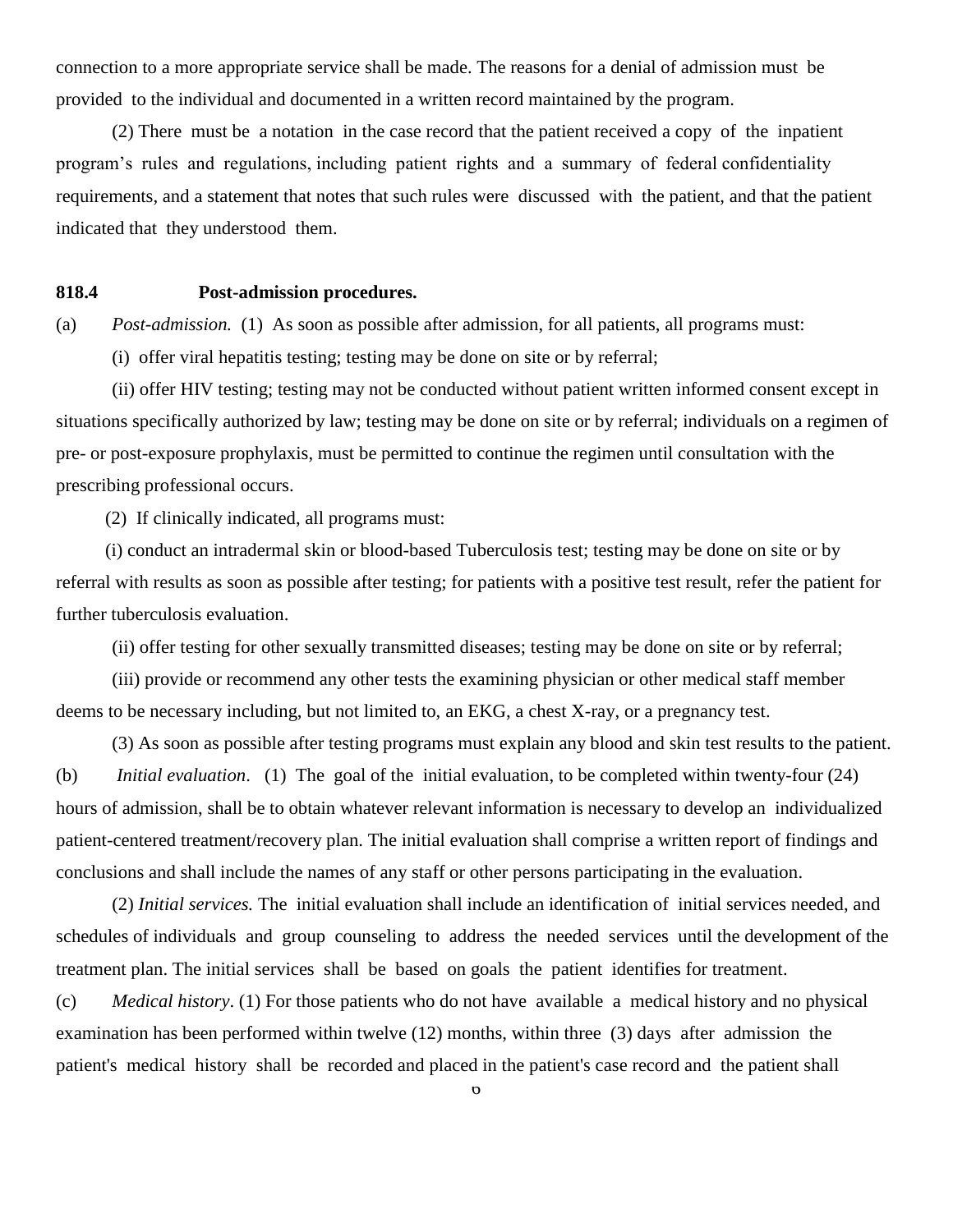receive a physical examination by a physician, physician's assistant, or a nurse practitioner. The physical examination may include but shall not be limited to the investigation of, and if appropriate, screenings for infectious diseases; pulmonary, cardiac or liver abnormalities; and physical and/or mental limitations or disabilities which may require special services or attention during treatment. The physical examination shall also include the following laboratory tests:

(i) complete blood count and differential;

(ii) routine and microscopic urinalysis;

(iii) if medically or clinically indicated, urine screening for drugs;

 (iv) intradermal PPD, given and interpreted by the medical staff unless the patient is known to be PPD positive;

 (v) or any other tests the examining physician or other medical staff member deems to be necessary, including, but not limited to, an EKG, a chest X-ray, or a pregnancy test.

 (2) If the patient has a medical history available and has had a physical examination performed within twelve (12) months prior to admission, or if the patient is being admitted directly to the inpatient service from another chemical dependence service authorized by the Office, the existing medical history and physical examination documentation may be used to comply with the requirements of this Part, provided that such documentation has been reviewed and determined to be current and accurate.

 (3) Patient records shall include a summary of the results of the physical examination and shall also demonstrate that appropriate medical care is recommended to any patient whose health status indicates the need for such care.

(d) *Referral and connection.* (1) If the initial evaluation indicates that the individual needs services beyond the capacity of the inpatient program to provide either alone or in conjunction with another program, referral and connection to appropriate services shall be made. Identification of such referrals and connections and the results of those referrals to identified program(s) shall be documented in the patient record.

(2) If a patient is referred directly to the inpatient program from another program certified by the Office, or is readmitted to the same program within sixty (60) days of discharge, the existing level of care determination and evaluation or treatment/recovery plan may be used, provided that documentation is maintained demonstrating a review and update.

## **818.5 Treatment / recovery plan.**

7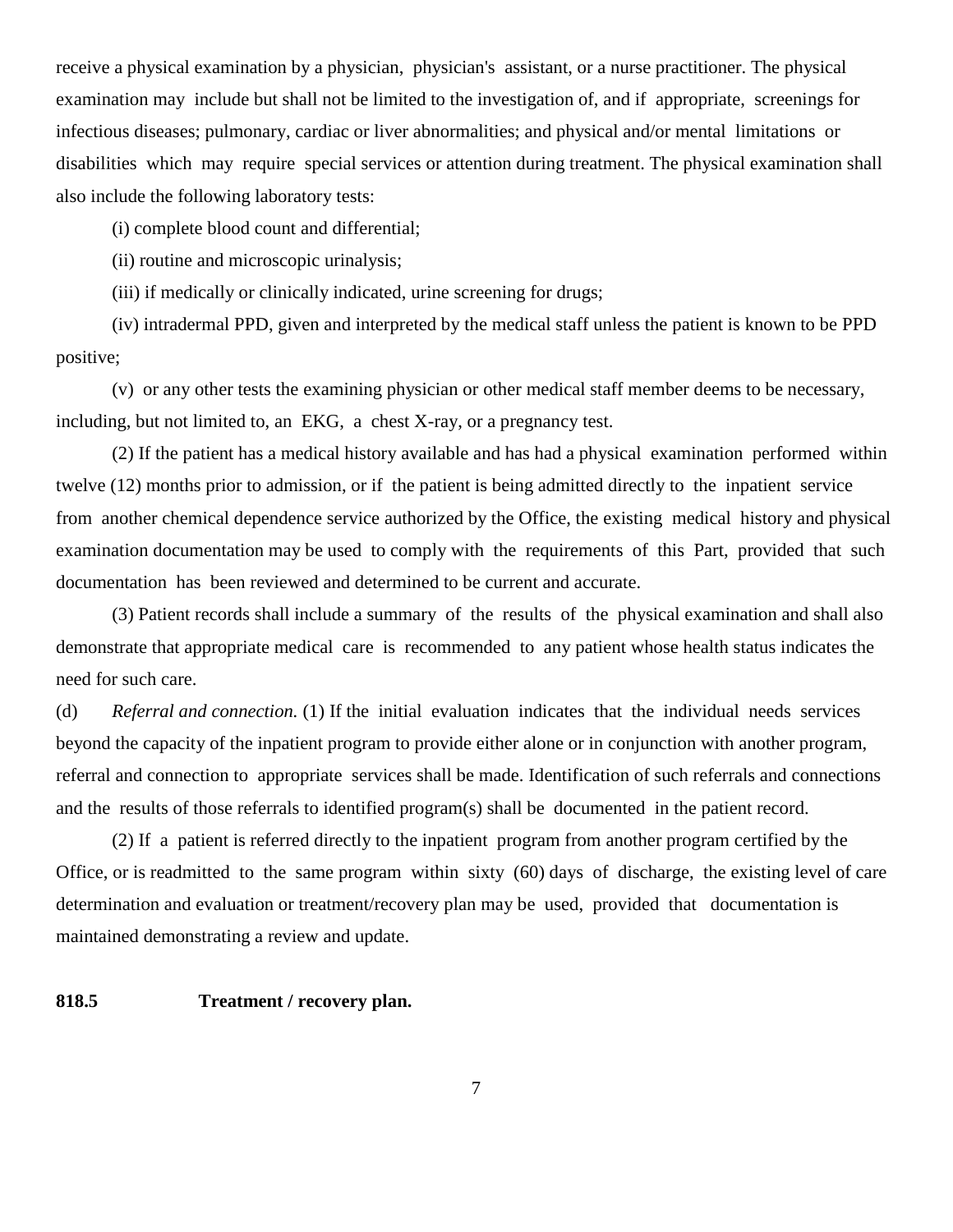(a) *Treatment / recovery plan.* (1) Each patient must have a written person-centered treatment/recovery plan developed by clinical staff and patient no later than seven (7) calendar days after admission. Standards for developing a treatment/recovery plan include, but are not limited to:

(1) If the patient is a minor, the treatment/recovery plan must also be developed in consultation with the patient's parent or guardian unless the minor is being treated without parental consent as authorized by Mental Hygiene Law section 22.11.

(3) For patients moving directly from one program to another, the existing treatment/recovery plan may be used if there is documentation that it has been reviewed and, if necessary, updated within twenty-four (24) hours of transfer.

(b) *Treatment/recovery plan.* The treatment/recovery plan must:

(1) include each diagnosis for which the patient is being treated;

(2) address patient identified problem areas specified in the admission assessment and concerns which may have been identified subsequent to admission, and identify methods and treatment approaches that will be utilized to achieve the goals developed by the patient and primary counselor;

(3) identify a single member of the clinical staff responsible for coordinating and managing the patient's treatment who shall approve and sign (physical or electronic signature) such plan; and

(4) be reviewed, signed and dated by the physician within ten (10) days of admission.

(5) Where a service is to be provided by any other program off site, the treatment/recovery plan must contain a description of the nature of the service, a record that referral for such service has been made, and the results of the referral.

(c) *Continuing review of the treatment/recovery plan*. (1) The clinical staff shall ensure that the treatment/recovery plan is included in the patient record and that all treatment is provided in accordance with the individual treatment/recovery plan.

(2) If, during the course of treatment, revisions to the treatment/recovery plan are determined to be clinically necessary, the plan shall be revised accordingly by the clinical staff member.

(d) *Progress notes*. A progress note shall be written, signed and dated by the clinical staff member or another clinical staff member familiar with the patient's care no less often than once per week. Such progress note shall provide a chronology of the patient's participation in all significant services provided, their progress related to the initial services or the goals established in the treatment/recovery plan and be sufficient to delineate the course and results of treatment/services.

(e) *Discharge and planning for level of care transitions*. (1) The discharge planning process shall begin as soon as the patient is admitted and shall be considered a part of the treatment planning process. The plan for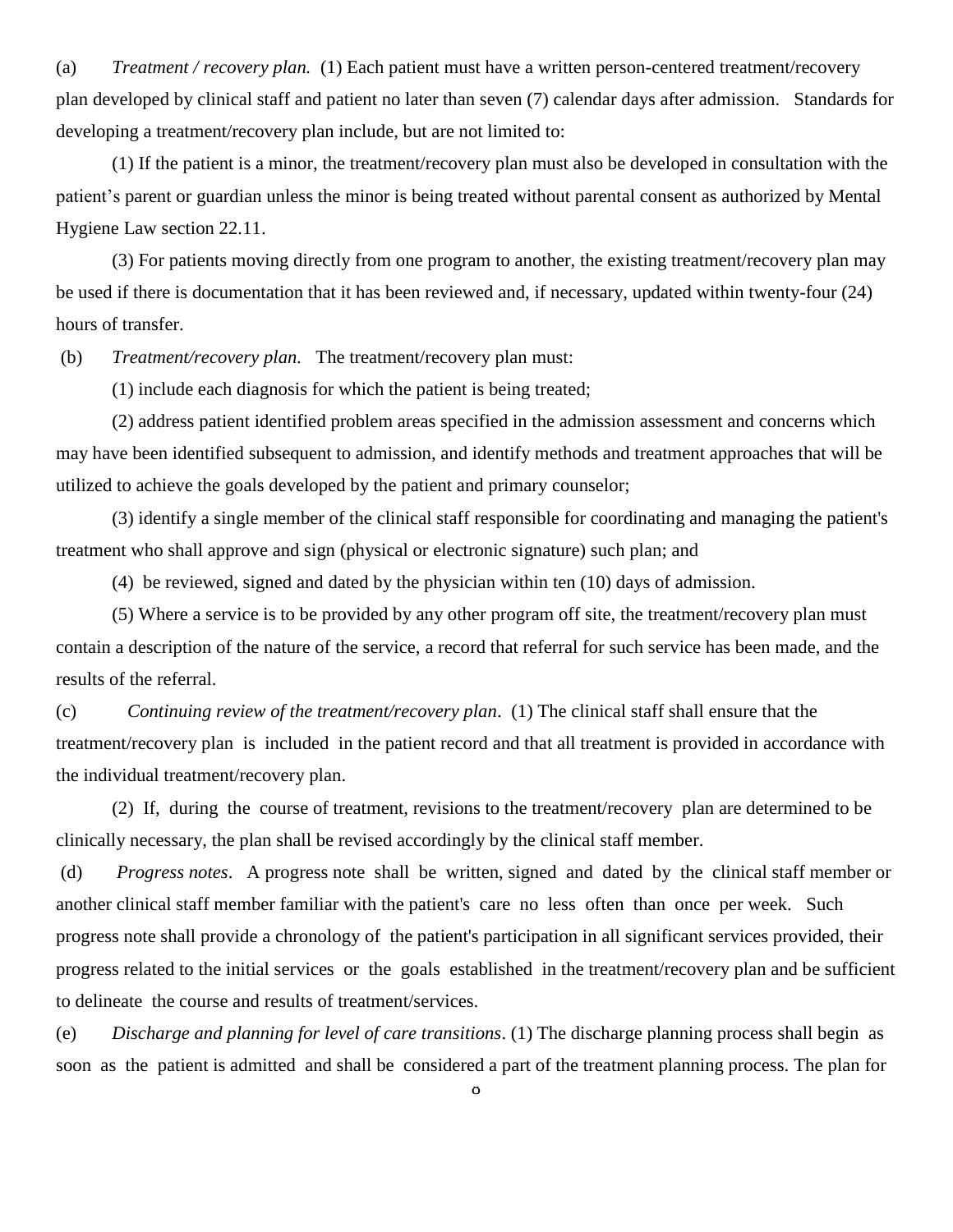discharge and level of care transitions shall be developed in collaboration with the patient and any significant other(s) the patient chooses to involve. If the patient is a minor, the discharge plan must also be developed in consultation with the patient's parent or guardian, unless the minor is being treated without parental consent as authorized by Mental Hygiene Law Section 22.11.

(2) Discharge should occur when:

 (i) the patient meets criteria documented by the OASAS level of care determination protocol for an alternate level of care and has attained skills in identifying and managing cravings and urges to use substances, stabilized psychiatric and medical conditions, and has identified a plan for returning to their community;

(ii) the patient has received maximum benefit from the service provided by the program; or

 (iii) the individual is disruptive and/or fails to comply with the program's written behavioral standards, provided that the individual is offered a referral and connection to another treatment program.

(3) No patient shall be discharged without a discharge plan which has been completed and reviewed by the multi-disciplinary team prior to the discharge of the patient. This review may be part of a regular treatment/recovery plan review. The portion of the discharge plan which includes the referrals for continuing care shall be given to the patient upon discharge. This requirement shall not apply to patients who leave the program without permission, refuse continuing care planning, or otherwise fail to cooperate.

(4) The discharge plan shall be developed by the clinical staff member, who, in the development of such plan, shall consider the patient's self-reported confidence in maintaining their health and recovery and following an individualized re-occurrence prevention plan. The clinical staff member shall also consider an assessment of the patient's home and family environment, vocational/educational/employment status, and the patient's relationships with significant others. The purpose of the discharge plan shall be to establish the level of clinical and social resources available to the individual post-treatment and the need for the services for significant others. The plan shall include, but not be limited to, the following:

 (i) identification of any other treatment, rehabilitation, self-help and vocational, educational and employment services the patient will need after discharge;

(ii) identification of the type of residence, if any, that the patient will need after discharge;

(iii) identification of specific providers of these needed services;

(iv) specific referrals and initial appointments for these needed services; and

(v) the patient, and their family/significant other(s) shall be offered naloxone education and training and a naloxone kit or prescription.

(5) A discharge summary which includes the course and results of care and treatment must be prepared and included in each patient's case record within twenty (20) days of discharge.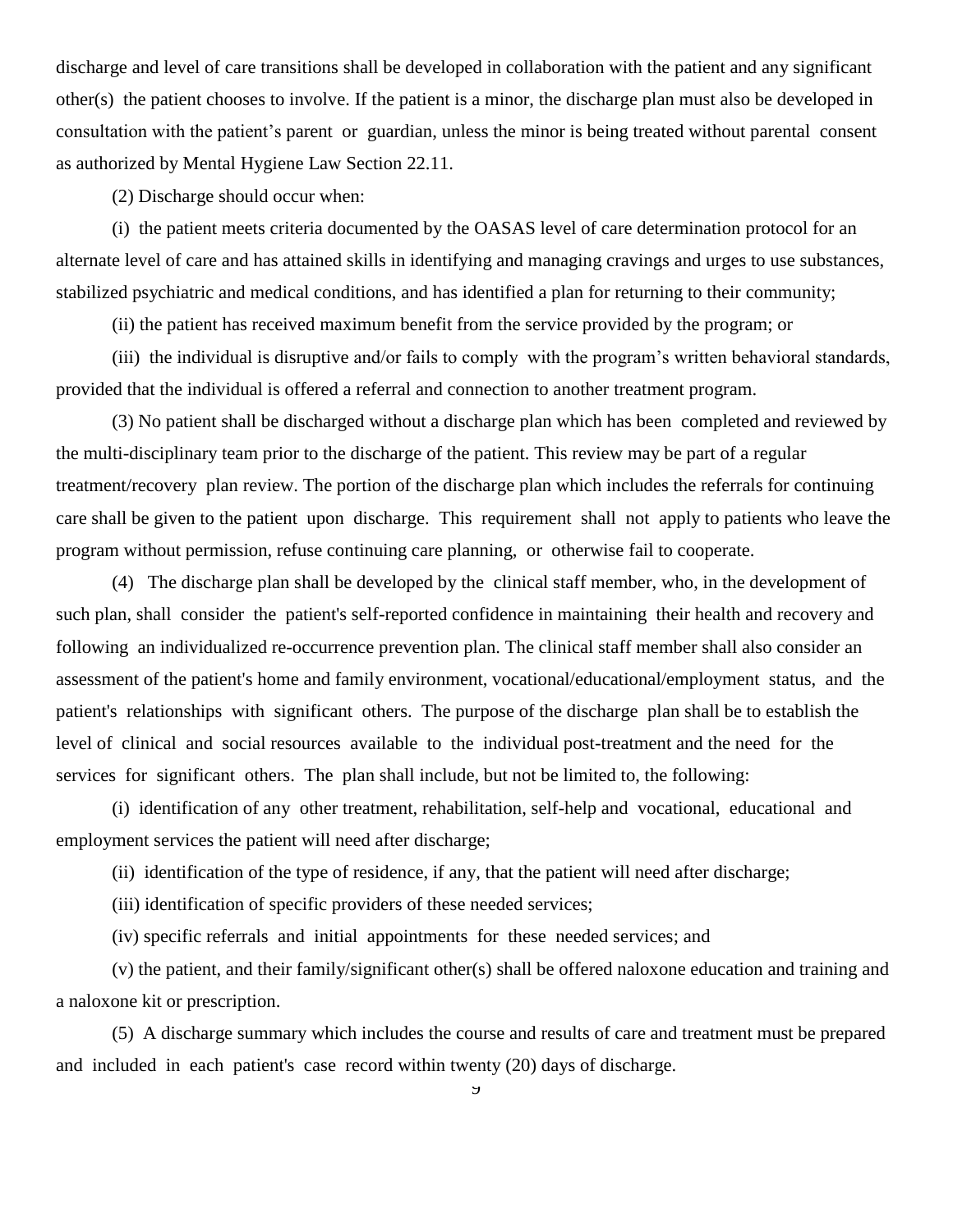#### **818.6 Patient Records.**

(a) *Case Records.* (1) Inpatient programs must maintain individual case records for each patient served. Patient records maintained by inpatient programs are confidential and may only be disclosed in conformity with federal regulations regarding the confidentiality of records related to persons receiving treatment for substance use disorder as set forth in 42 Code of Federal Regulations Part 2, or other applicable law.

(2) There shall be a single individual patient record for each person admitted to the inpatient program which shall include, at a minimum:

(i) identifying information about the patient and their family;

(ii) the source of referral, date of commencing service and name of primary counselor;

 (iii) the admission diagnosis, including chemical dependence-related, medical, and psychiatric diagnoses in official nomenclature with associated diagnostic codes;

(iv) reports of all evaluations performed, including findings and conclusions;

 (v) reports of all examinations performed, including but not limited to X-rays, clinical laboratory tests, clinical psychological tests, electroencephalograms, and psychometric tests;

(vi) the written and signed individual treatment/recovery plan, including all reviews and updates;

 (vii) progress notes informative of the patient's condition and response to treatment, written and signed by staff members;

(viii) summaries of case conferences, treatment plan updates, and special consultations held;

(ix) dated and signed prescriptions or orders for all medications with notation of termination dates;

(x) the discharge plan;

 (xi) any other documents or information regarding the patient's condition, treatment, and results of treatment; and

 (xii) signed forms consenting to treatment and for obtaining or releasing confidential information in accordance with 42 Code of Federal Regulations Part 2 or other applicable law.

(b) *Disclosures.* Disclosure of HIV and AIDS related information contained in a patient's record shall be made in accordance with the Article 24 of the Public Health Law, other applicable state and federal statutes and regulations, and subject to the additional disclosure requirements of 42 Code of Federal Regulations Part 2.

(c) *Reporting to Office.* Statistical information shall be reported to the Office as required and on the prescribed forms therefor.

**818.7 Staffing.**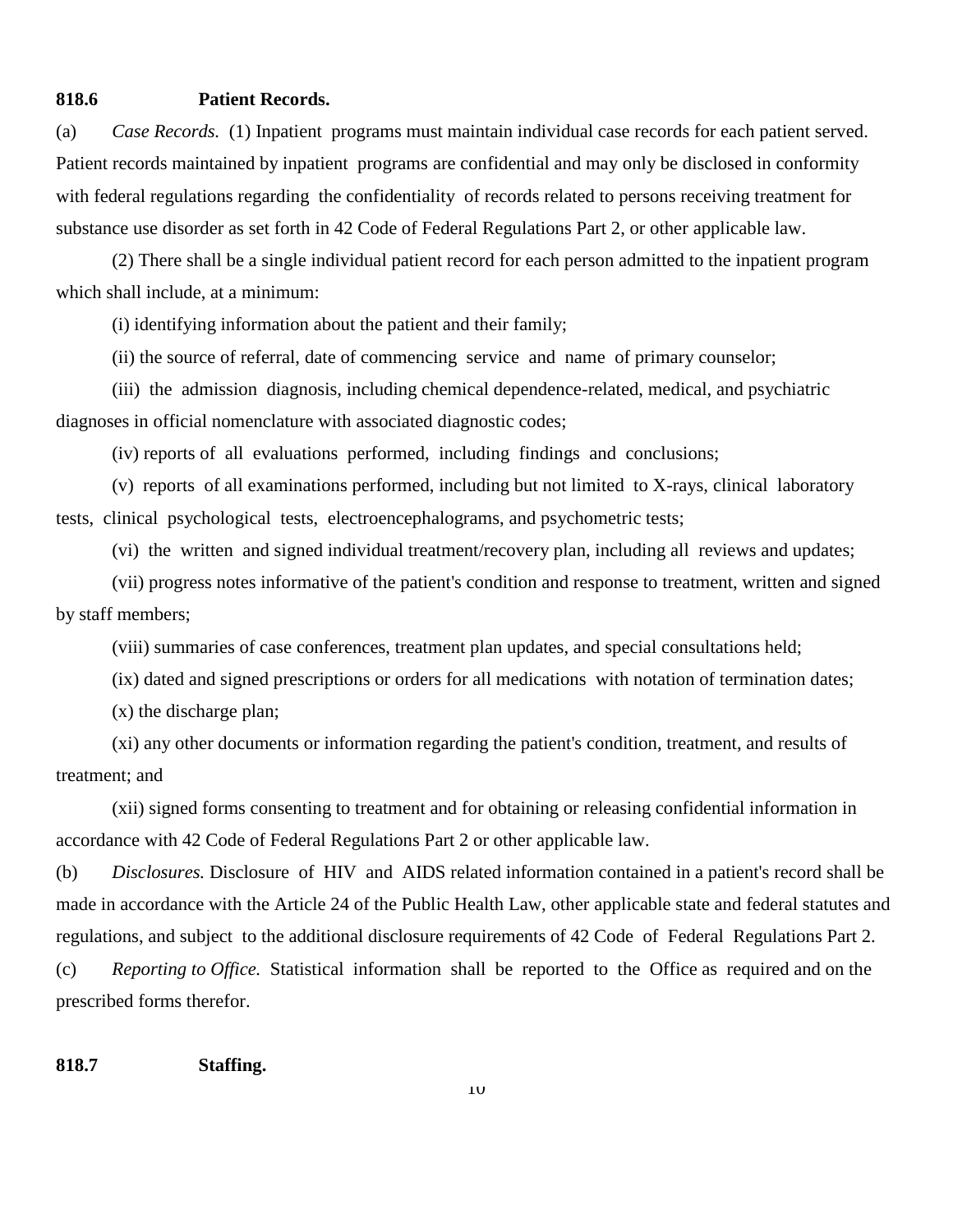(a) *Medical Director and medical staff.* (1) The medical director, as defined in Part 800 of this Title, shall oversee the development and revision of medical policies, procedures and ongoing training for matters such as routine medical care, specialized services, and medical and psychiatric emergency care, and supervision of medical staff.

 (2) Programs providing treatment for persons with co-existing medical or psychiatric conditions in addition to their substance use disorder shall have an appropriately qualified physician, physician's assistant, nurse practitioner, psychiatrist or psychologist on-site or through telepractice, pursuant to Part 830 of this Title, providing coverage as adequate and necessary to provide evaluation, treatment and supervision of such other services for these patients.

 (3) There shall be at least one full-time registered professional nurse and additional licensed practical nurses, registered nurses, registered physician's assistants, and nurse practitioners sufficient to provide the services required. Such personnel shall be available to all patients at all times.

 (4) The medical director may also serve as a physician of another service which is provided by the facility.

(b) *Staff sharing.* Staff may be either specifically assigned to the inpatient service or may be part of the staff of the facility within which the inpatient service is located. However, if these staff members are part of the general facility staff, they must have specific training and experience in the treatment of substance use disorder specific to the services provided. The percentage of time that each shared staff is assigned to the inpatient service must be documented.

(c) *Supervision and training*. Each program must provide clinical supervision and ensure and document a plan for staff training based on individual employee needs. Subject areas appropriate for training shall be identified by the Office.

(d) *Program director.* There shall be a director of the program who is a qualified health professional with at least three (3) years-experience in the provision of alcoholism, substance abuse, and/or chemical dependence services, and at least two (2) additional years of supervisory experience prior to appointment as director.

(e) *Other clinical staff.* (1) At least 50 percent of all clinical staff shall be qualified health professionals as defined in Part 800 of this Title. CASAC Trainees may be counted towards satisfying the 50 percent requirement provided, however, that such individuals shall not be considered qualified health professionals for any other purpose under this Part.

 (2) Clinical staff members who are not qualified health professionals shall have qualifications appropriate to their assigned responsibilities as set forth in the inpatient service's written personnel policies,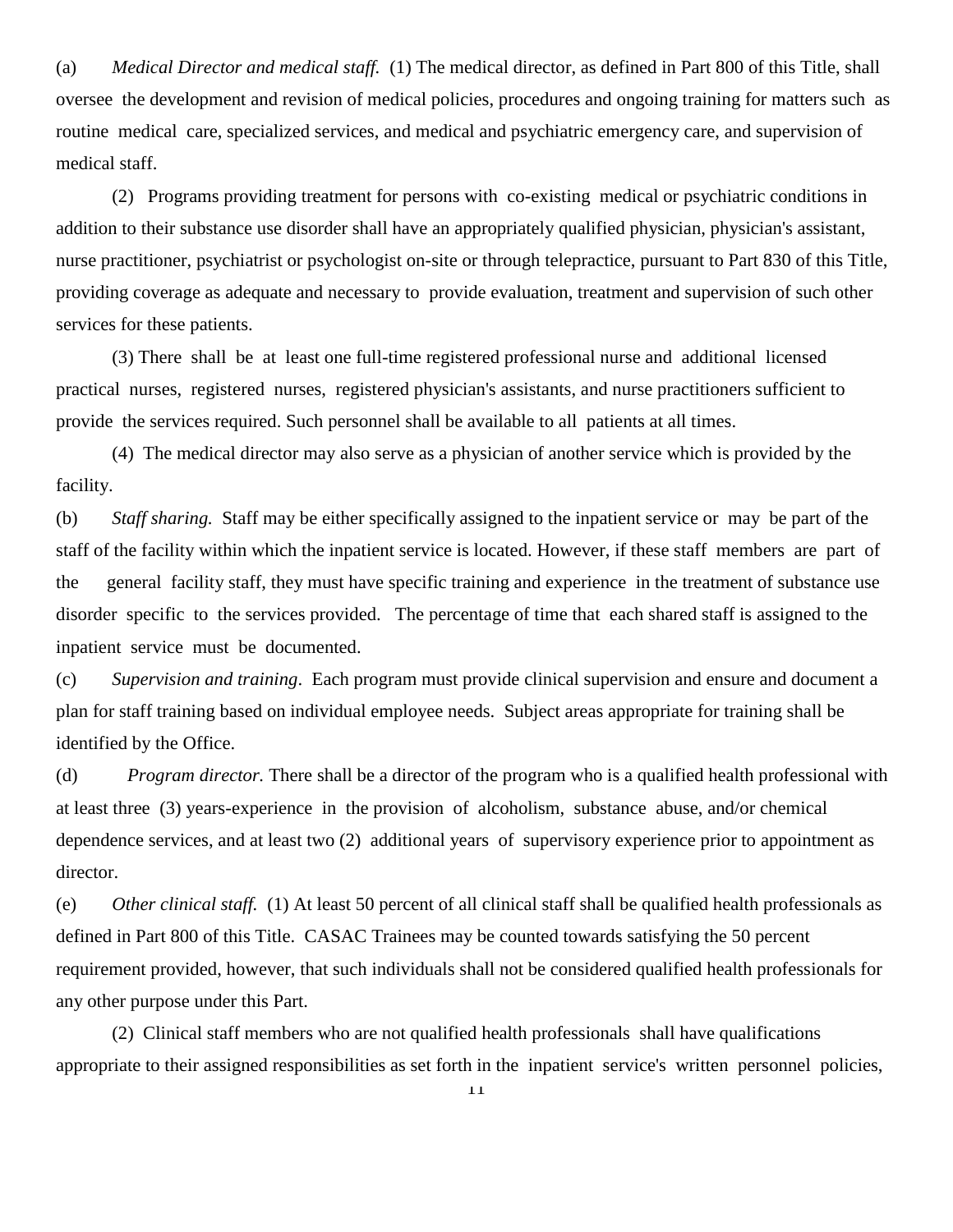shall be subject to appropriate staff supervision, and shall receive regular and continuing education and training.

 (3) There shall be at least one clinical staff member, as defined in Part 800 of this Title, designated to provide activities therapy;

(4) There shall be at least one counselor for every eight (8) patients, at least 50 percent of whom shall be qualified health professionals. Counseling staff shall be scheduled for a minimum of one and one-half shifts five days per week, and one shift per day for the remaining two days per week;

(5) There shall be clinical staff available to all patients at all times. During late evening and night shifts, there shall be at least two clinical staff members on duty. This staff shall be awake at all times, make frequent rounds and be available to patients who awaken during the night;

(6) There shall be sufficient clinical staff, allocated based on clinical demands of each shift, to achieve an overall program ratio of at least the following:

(i) if the program has 80 patients or more, one full time equivalent staff for each four (4) patients;

 (ii) if the program has between 31 and 79 patients, at least one full time equivalent staff for each three and one-half patients; and

 (iii) if the program has 30 or fewer patients, at least one full time equivalent staff for each three patients.

(g) *Additional required staff.* (1) Maintenance and security. There shall be sufficient staff available to ensure that the inpatient program and all equipment utilized therein is maintained in such a manner as to provide patients with a clean and safe environment.

(2) Volunteers and interns. In addition to staffing requirements of this Part, an inpatient service may utilize volunteers, students and trainees, on a salaried or non-salaried basis. Such personnel shall be provided close professional staff supervision and appropriate education from both internal and external sources.

(3) Health coordinator. Each inpatient program shall have a qualified individual designated as the Health Coordinator who will ensure the provision of education, risk reduction, counseling and referral services to all patients regarding HIV and AIDS, tuberculosis, hepatitis, sexually transmitted diseases, and other communicable diseases.

### **818.9 Severability.**

If any provision of this Part or the application thereof to any person or circumstance is held invalid, such invalidity shall not affect other provision or applications of this Part which can be given effect without the invalid provision or applications, and to this end the provisions of this Part are declared to be severable.